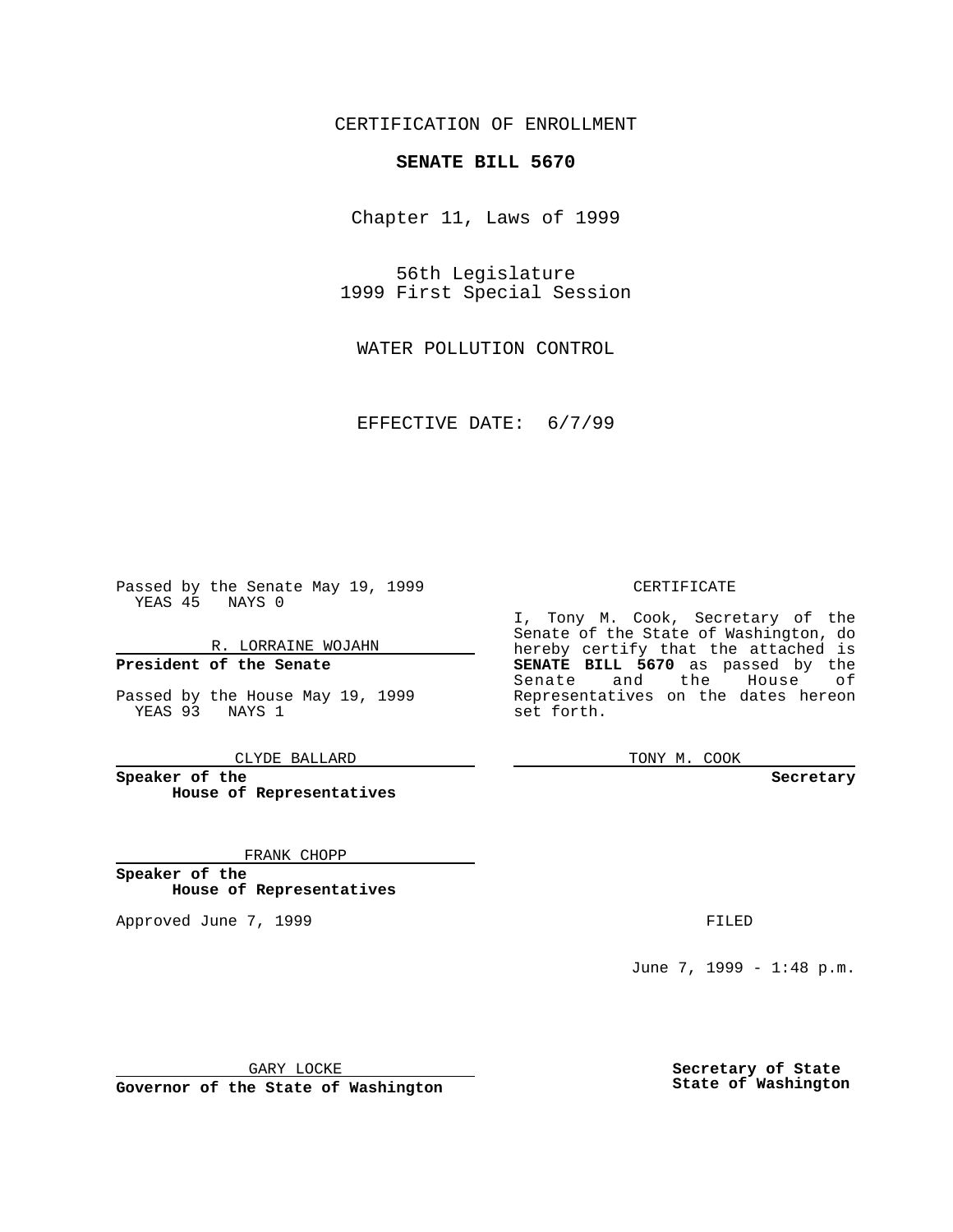# **SENATE BILL 5670** \_\_\_\_\_\_\_\_\_\_\_\_\_\_\_\_\_\_\_\_\_\_\_\_\_\_\_\_\_\_\_\_\_\_\_\_\_\_\_\_\_\_\_\_\_\_\_

\_\_\_\_\_\_\_\_\_\_\_\_\_\_\_\_\_\_\_\_\_\_\_\_\_\_\_\_\_\_\_\_\_\_\_\_\_\_\_\_\_\_\_\_\_\_\_

Passed Legislature - 1999 First Special Session

#### **State of Washington 56th Legislature 1999 Regular Session**

**By** Senators Snyder and Rasmussen

Read first time 02/01/1999. Referred to Committee on Natural Resources, Parks & Recreation.

1 AN ACT Relating to water pollution control; amending RCW 90.48.445; 2 and declaring an emergency.

3 BE IT ENACTED BY THE LEGISLATURE OF THE STATE OF WASHINGTON:

4 **Sec. 1.** RCW 90.48.445 and 1995 c 255 s 3 are each amended to read 5 as follows:

 (1) The director shall issue or approve water quality permits for use by federal, state, or local governmental agencies and licensed applicators for the purpose of using, for aquatic noxious weed control, herbicides and surfactants registered under state or federal pesticide 10 control laws, and for the purpose of experimental use of herbicides on 11 aguatic sites, as defined in 40 C.F.R. Sec. 172.3. The issuance of the permits shall be subject only to compliance with: Federal and state pesticide label requirements, the requirements of the federal insecticide, fungicide, and rodenticide act, the Washington pesticide control act, the Washington pesticide application act, and the state 16 environmental policy  $act((\div and))$ , except that:

17 (a) When the director issues water quality permits for the purpose 18 of using glyphosate and surfactants registered by the department of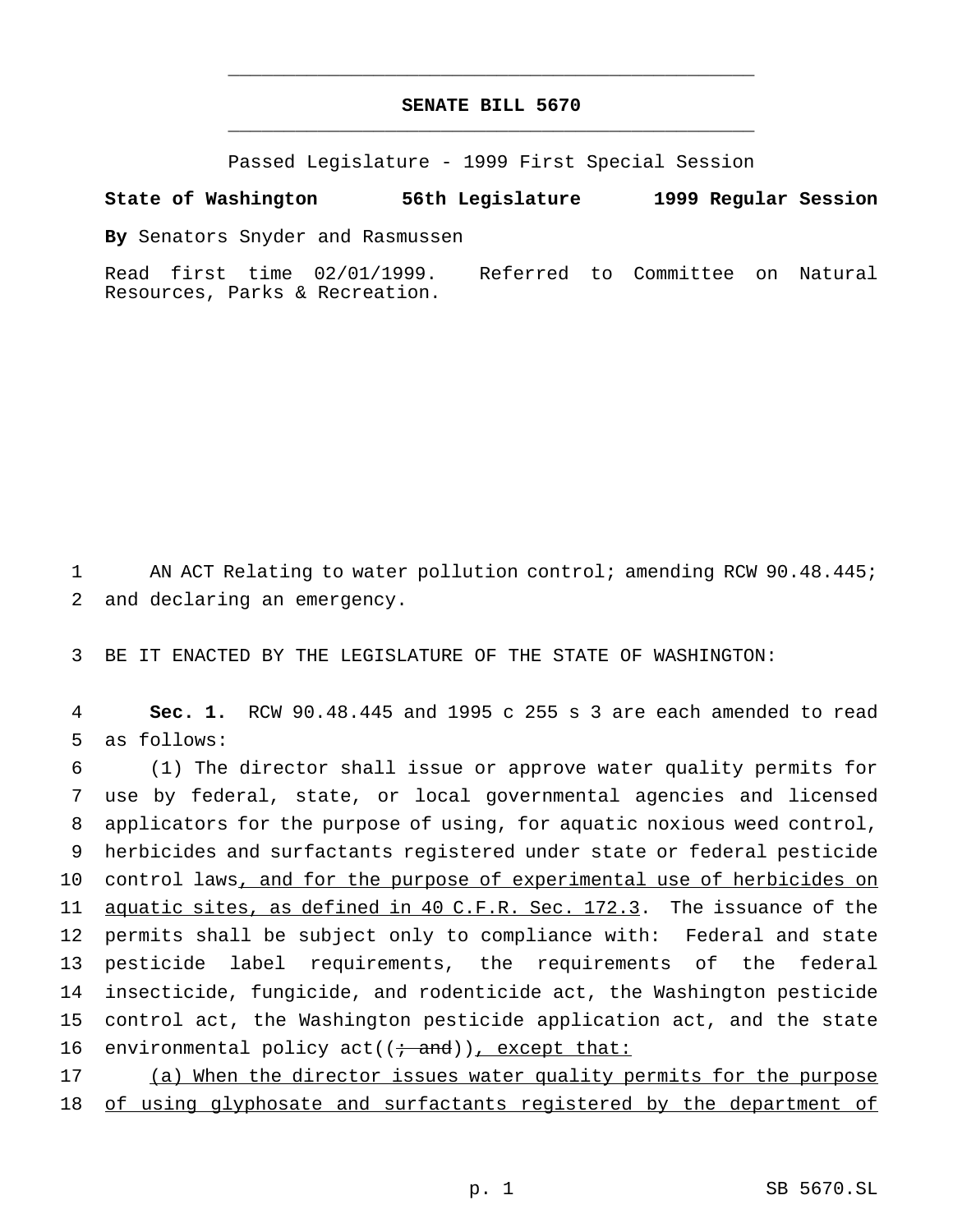agriculture to control spartina, as defined by RCW 17.26.020, the water quality permits shall contain the following criteria:

 (i) Spartina treatment shall occur between June 1st and October 4 31st of each year unless the department, the department of agriculture, and the department of fish and wildlife agree to add additional dates beyond this period, except that no aerial application shall be allowed on July 4th or Labor Day and for ground application on those days the 8 applicator shall post signs at each corner of the treatment area;

 (ii) The applicator shall take all reasonable precautions to 10 prevent the spraying of nontarget vegetation and nonvegetated areas;

 (iii) A period of fourteen days between treatments is required 12 prior to re-treating the previously treated areas;

 (iv) Aerial or ground broadcast application shall not be made when 14 the wind speed exceeds ten miles per hour; and

 (v) An application shall not be made when a tidal regime leaves the plants dry for less than four hours.

 (b) The director shall issue water quality permits for the purpose of using herbicides or surfactants registered by the department of 19 agriculture to control aquatic noxious weeds, other than spartina, and the permit shall state that aerial and ground broadcast applications may not be made when the wind speed exceeds ten miles per hour.

22 (c) The director shall issue water quality permits for the experimental use of herbicides on aquatic sites, as defined in 40 24 C.F.R. Sec. 172.3, when the department of agriculture has issued an experimental use permit, under the authority of RCW 15.58.405(3). Because of the small geographic areas involved and the short duration 27 of herbicide application, water quality permits issued under this subsection are not subject to state environmental policy act review.

 (2) Applicable requirements established in an option or options recommended for controlling the noxious weed by a final environmental impact statement published under chapter 43.21C RCW by the department prior to May 5, 1995, by the department of agriculture, or by the 33 department of agriculture jointly with other state agencies shall be considered guidelines for the purpose of granting the permits issued 35 under this chapter. This section may not be construed as requiring the preparation of a new environmental impact statement to replace a final 37 environmental impact statement published before May 5, 1995, but instead shall authorize the department of agriculture, as lead agency for the control of spartina under RCW 17.26.015, to supplement, amend,